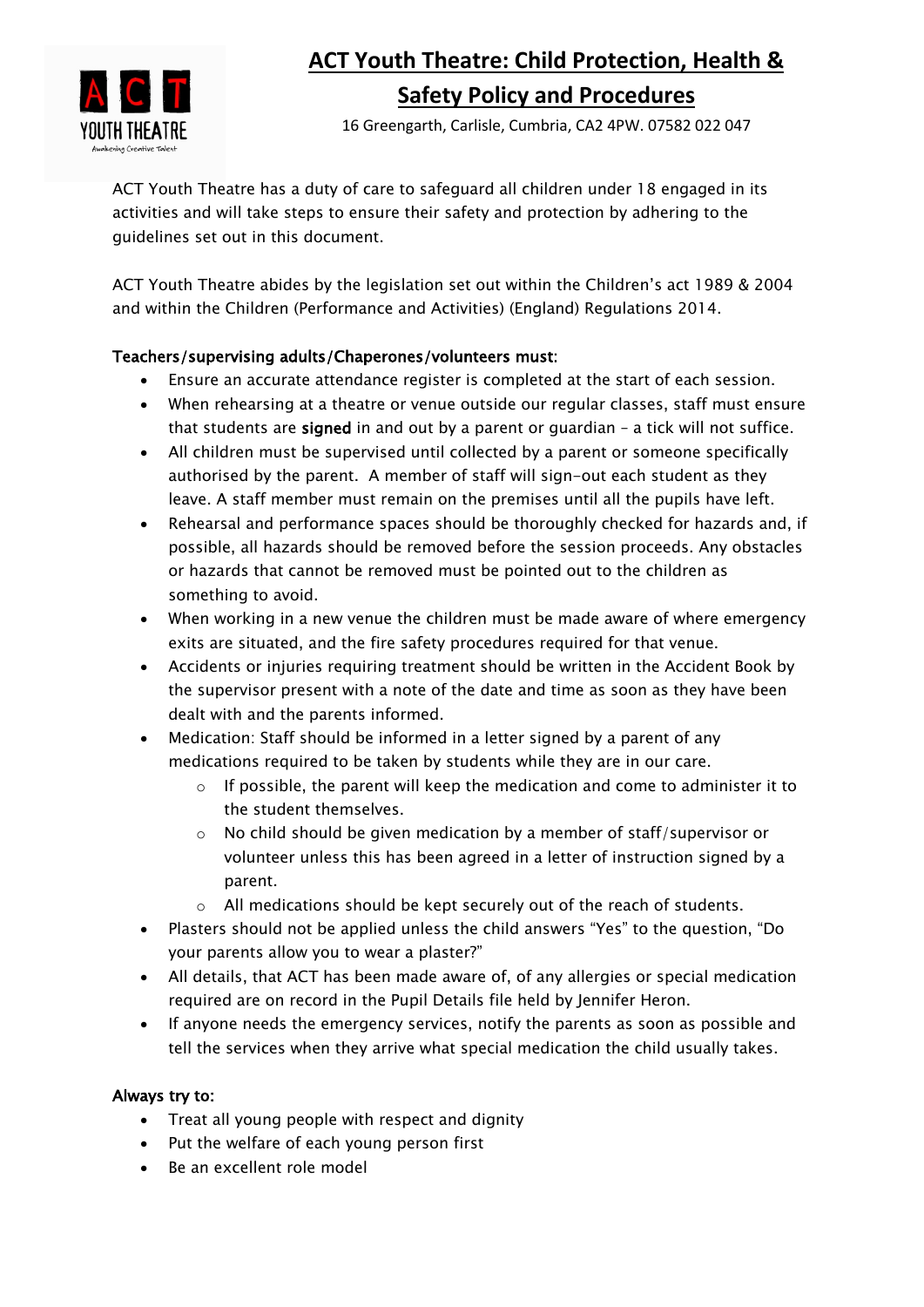• Give enthusiastic constructive feedback rather than negative criticism

## Good Practice Guidelines

All teachers/supervising adults/Chaperones/volunteers should try to demonstrate exemplary behaviour not only to protect the children in their care but also to protect themselves from false allegations. These are specific examples but no guidelines can cover every eventuality. In some cases you may need to use your own judgement as a responsible adult.

- Avoid being alone with any child, especially behind a closed door. Get someone else to sit in and leave a door open, or re-locate to a more visible area.
- Ensure that if any form of physical support or contact is required, it should be provided openly and with due care to current professional practices, giving appropriate explanation where necessary and seeking the young person's approval and agreement
- Inform each child who the appropriate person or people are to speak to if they have any questions/concerns.
- If group changing and dressing is being supervised, teachers, supervising adults, Chaperones and volunteers will work in an appropriately open environment, with at least one member present having a DBS check.
- Never do things of a personal nature for children that they can do for themselves
- If a young person needs to be escorted to the toilet or changing area, maintain a suitable distance in a visible public area wherever possible or ensure you are never in a private or unobserved situation
- All parents/guardians will complete and sign a registration form which will include a clause stating if the parent/guardian permits their child to be included in ACT photographs, videos etc. that may be used for advertising purposes.

### Practices to be avoided

The following should be avoided except in emergencies (eg if a child sustains an injury requiring hospital attendance or if the child is not collected from class or rehearsal). It should be with the full knowledge and consent of another staff member and/or the child's parents.

### Avoid:

- Transporting a child to or from an event
- Arranging a meeting outside class times without the specific agreement of the parent
- Spending an excessive amount of time alone with children away from others

### Never sanction the following:

- Rough games or play-fighting
- Any form of inappropriate touching
- Bad language
- Anyone, including children, making sexually suggestive comments, even in fun
- Never allow allegations made by a child to go unchallenged, unrecorded or not acted upon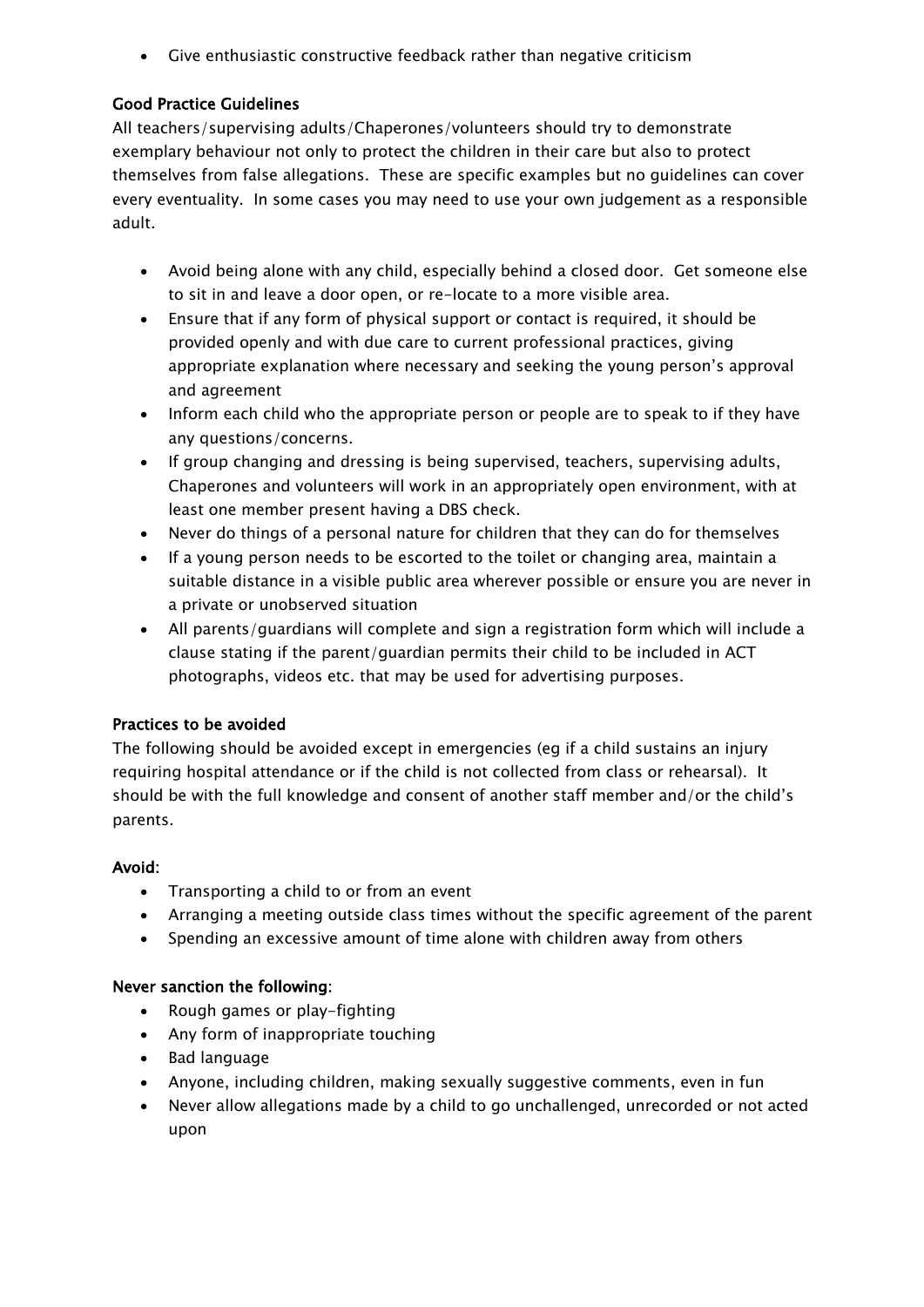## Recruitment and training of staff, Chaperones, and volunteers

- Teachers must have appropriate DBS check as a basic minimum and be able to supply further evidence of good character.
- Ensure all Chaperones are registered with the local authority in which they reside and have an enhanced DBS check.
- Teachers must have proven relevant professional qualifications or expertise which will be independently verified.
- Teachers must be a good role model to pupils and seek to uphold the standards of their profession at all times.
- All supervising adults and volunteers with substantial access to children must have appropriate criminal record clearance or work alongside someone who has.
- All persons with substantial access to children must read, sign and retain a copy of this Policy.

## Responding to allegations or suspicions

It is not ACT Youth Theatre's responsibility to decide whether or not child abuse has taken place, but there is a responsibility to act on any concerns through contact with the appropriate authorities.

## Definitions of Child Abuse and Neglect:

A child is abused or neglected when somebody inflicts harm, or fails to act to prevent harm. A child or young person up to the age of 18 can suffer abuse or neglect and require protection.

- Physical Abuse may involve hitting, shaking, throwing, poisoning, burning or scalding, drowning or suffocating or otherwise causing physical harm to a child. Physical Abuse may also be caused when a parent or carer fabricates or induces illness in a child.
- Sexual Abuse Forcing or enticing a child/young person to take part in sexual activities, whether or not they are aware of what is happening, may involve: physical contact, including penetrative or non-penetrative acts; non-contact activities, such as involving children in looking at, or in the production of pornographic material or watching sexual activities; or encouraging children to behave in sexually inappropriate ways.
- Neglect Neglect is the persistent failure to meet a child's basic physical and/or psychological needs, likely to result in the serious impairment of the child's health or development. It may involve a parent or carer failing to provide adequate food, shelter and clothing, failing to protect a child from physical harm or danger, or the failure to ensure access to appropriate care or treatment. It may also include neglect of, or unresponsiveness to, a child's basic emotional needs.
- Emotional Abuse The persistent emotional ill-treatment of a child such as to cause severe and persistent adverse effects on the child's emotional and behavioural development. It may involve conveying to the child that they are worthless or unloved, inadequate, or valued only in so far as they meet the needs of another person. It may feature age and developmentally inappropriate expectations being imposed on children. It may involve causing children to feel frightened or in danger, for example witnessing domestic abuse within the home or being bullied, or the exploitation or corruption of children.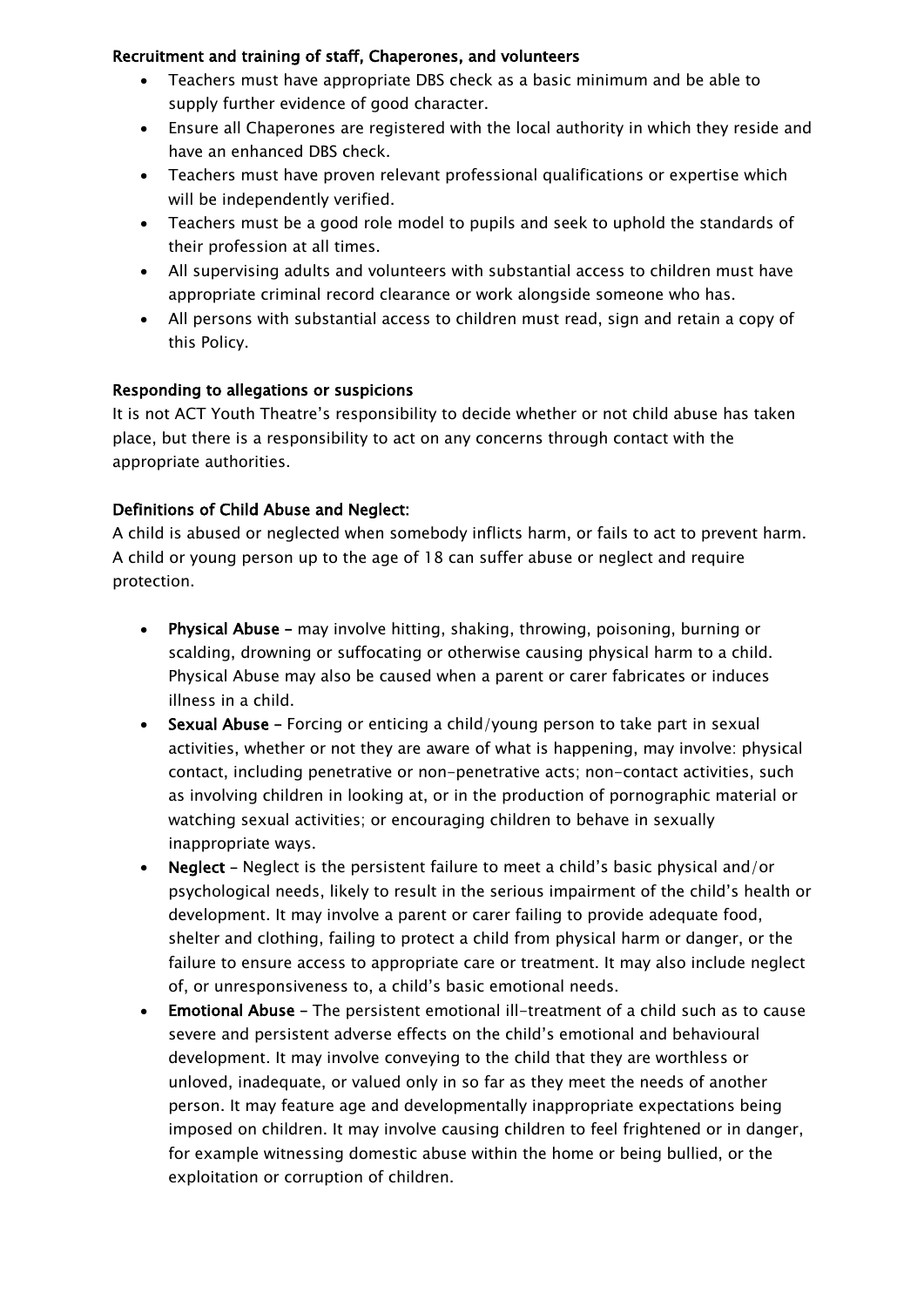Some level of emotional abuse is involved in all types of ill treatment of a child, though it may occur alone.

## Legislation, Policy, and Guidance

ACT Youth Theatre will adhere to the relevant legislation when working with children and young people under the age of 18 as outlined in the following:

- Children Act 1989
- Children Act 2004
- Working Together to Safeguard Children 2018

# Suspicion of Abuse

• Any suspicion that a child has been abused should be reported to Pauley and/or Jennifer Heron 07582 022 047, or to the Child Protection Officer, Emma Butcher 07503163898, who will refer the allegation to Children's Services Social Care, who may involve the police. If the Child Protection Officer is not available, go direct to Children's Services Social Care 0333 240 1727 or the police 101 (non-emergency).

# Disclosure of Abuse

If a child tells you that they or another young person is being abused:

- Always stop and listen straight away, show that you take their allegations seriously.
- Encourage the child to talk but never ask leading questions, interrupt or ask the child to repeat itself.
- Never promise to keep what is said confidential or a secret explain that if you are told something of concern that you will need to let someone know but that you will only tell the people who need to know and can help.
- Record what has been said accurately and as soon as possible. Use the child's own words. Make a note of the time, location, whether anyone else was present, and of the child's demeanour.
- Ensure that your concerns are reported immediately to either Pauley, Jennifer or Emma (child Protection Officer).
- Do not confront the alleged abuser.

## Handling Allegations

- If a child makes an allegation against a member of staff it must reported as a matter of urgency to the child protection officer who will refer to Children's Services Social Care. If the allegation is against the child protection officer, then the information should be reported to Pauley of Jennifer Heron or directly to Children's Services Social Care.
- The alleged perpetrator should not be made aware of the allegation at this point.

## Recording

• In all situations the details of an allegation or reported incident must be recorded. Make accurate notes of time, dates, incident or disclosure, people involved, what was said and done and by whom, action taken to investigate, further action taken, e.g. suspension of individual and if relevant: reasons why the matter was not referred to a statutory agency, name of person reporting and to whom it was reported. The Record must be stored securely and shared only with those who need to know.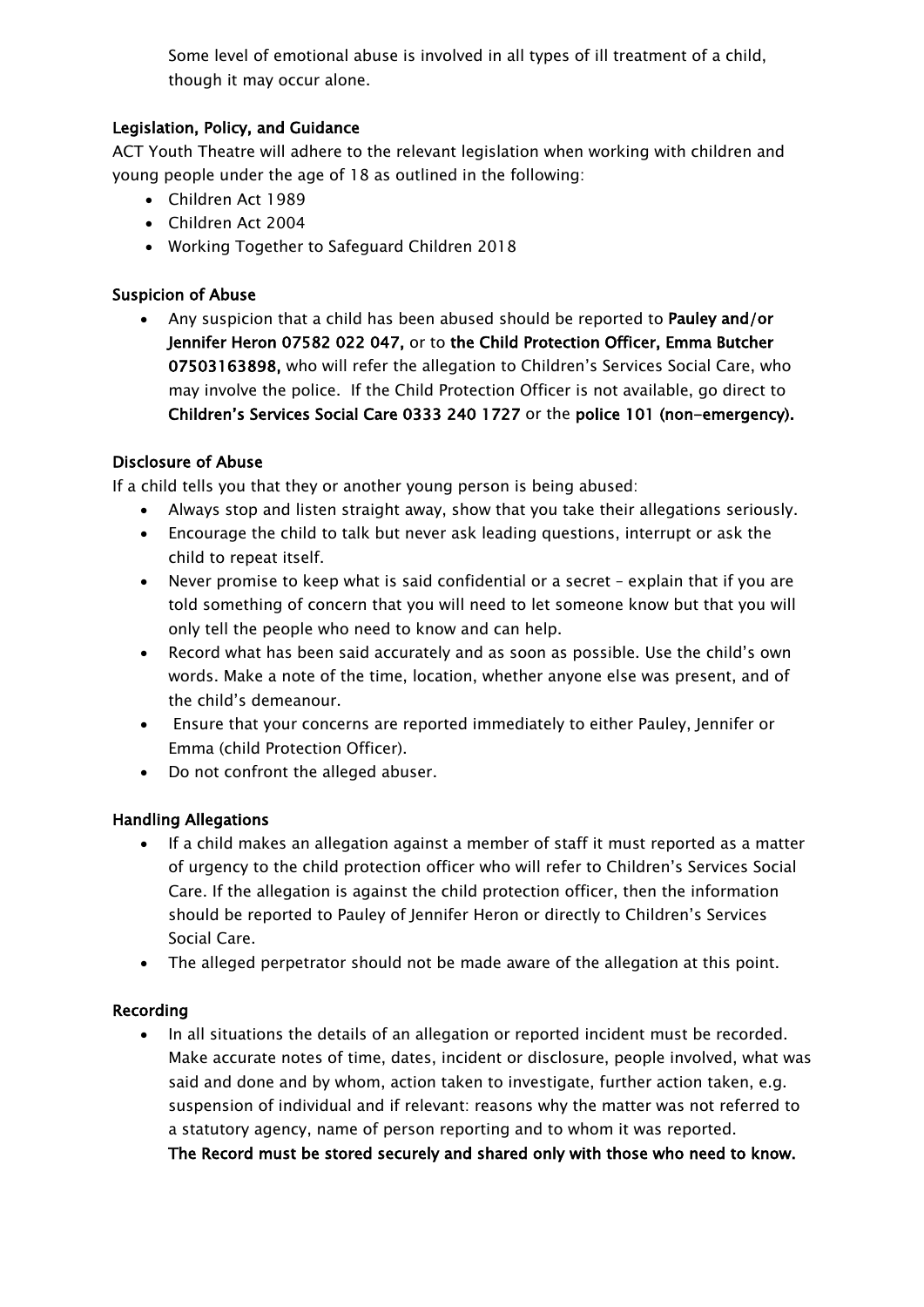- DO NOT worry that you might be mistaken; you have a responsibility to pass on your concerns following a disclosure. Never think that abuse is impossible, or that an accusation about a person you know well and trust is bound to be wrong.
- For children, parents, teachers and volunteers needing support to deal with the aftermath of abuse, the British Association for Counselling Directory is available: Tel: 01788 550899 www.bacp.co.uk email bac@bacp.co.uk British Association for Counselling, 1 Regent Place, Rugby CV21 2PJ.

## Bullying and Cyberbullying during ACT Youth Theatre sessions and events:

- If bullying is suspected, follow the same actions as in "Suspicions of Abuse" and "Disclosure of Abuse" above.
- Take all signs of bullying very seriously

## Action towards the bully/bullies:

- Talk and explain the situation and try to get the bully to understand the consequences of their behaviour. Seek a genuine apology to the victim.
- Inform the bully's parents
- Insist on the return of "borrowed" items or that the bully compensate the victim
- Provide support for the reporting teacher/supervisor/volunteer
- Encourage and support the bully to change behaviour
- Hold meetings with the families to report on progress
- Inform all organisation members of action taken
- Keep a written record of action taken

# Concerns about bullying and cyberbullying outside of ACT Youth Theatre sessions and events:

- Report your concerns to the Child Protection Officer who should contact Children's Services Social Care or the police as soon as possible. If the Child Protection Officer is not available, go direct to Children's Services Social Care or the police immediately.
- Children's Services Social Care will decide how to involve the parents/carers and all information should be confidential on a need to know basis only.

## Mobile Phones and other recording devices:

- In Class: Mobile phones should be kept with students' personal belongings in their bags unless authorised by the teacher in charge to be used to aid the work being done (e.g. to listen to music for dance/singing or to use internet for research etc.) This will be determined by the teacher in charge of that particular lesson.
- At Break Times: Students can use their phones during break times at class, but where possible they should be encouraged to engage in social interaction with their peers instead.
- Rehearsals taking place at Theatres and venues where students are situated in Changing/Dressing Rooms: mobile phones and any other devises with cameras (such as ipads etc.) are strictly not allowed in the dressing rooms. Chaperones will give each group of students time outside of the dressing room area at which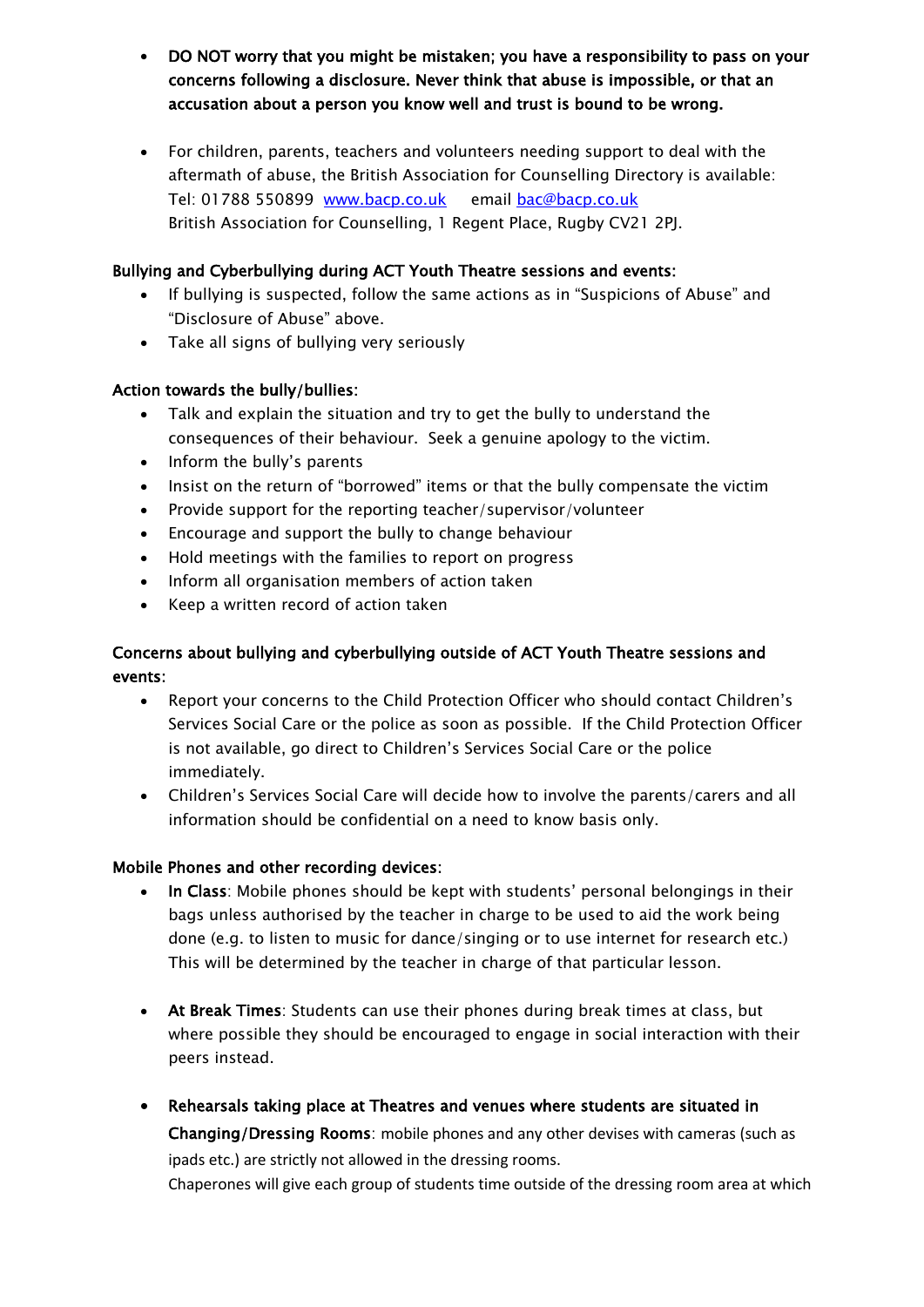time they can take pictures.

If a student is seen using a mobile or camera device in the dressing room area they will be asked to put it away. If a child has to be told more than 3 times the device will be confiscated and kept by a chaperone until the end of the day.

## Covid 19

In the light of the Covid 19 Pandemic all tutors, workshop leaders, and chaperones should:

- Encourage students to wash/sanitize their hands frequently, particularly before eating.
- When backstage at a performance all shared props and costumes must be sanitised between uses.
- Where possible, ventilate the workspace by opening windows/doors etc.

## Child Protection Contacts:

- Jennifer and Pauley Heron: 07582 022 047
- Child Protection Officer: Emma Butcher 07503163898
- Children's Services Social Care: 0333 240 1727
- Police: 101 (non-emergency).
- NSPCC Child Protection Helpline: 0808 800 5000
- British Association for Counselling: 1 Regent Place, Rugby CV21 2PJ Tel: 01788 550899; Email: bac@bacp.co.uk; Web: www.bacp.co.uk

I certify that I have read and understood all of the guidelines, policies and procedures contained in this document and will make every effort to uphold them at all times.

Position:……………………………………………………